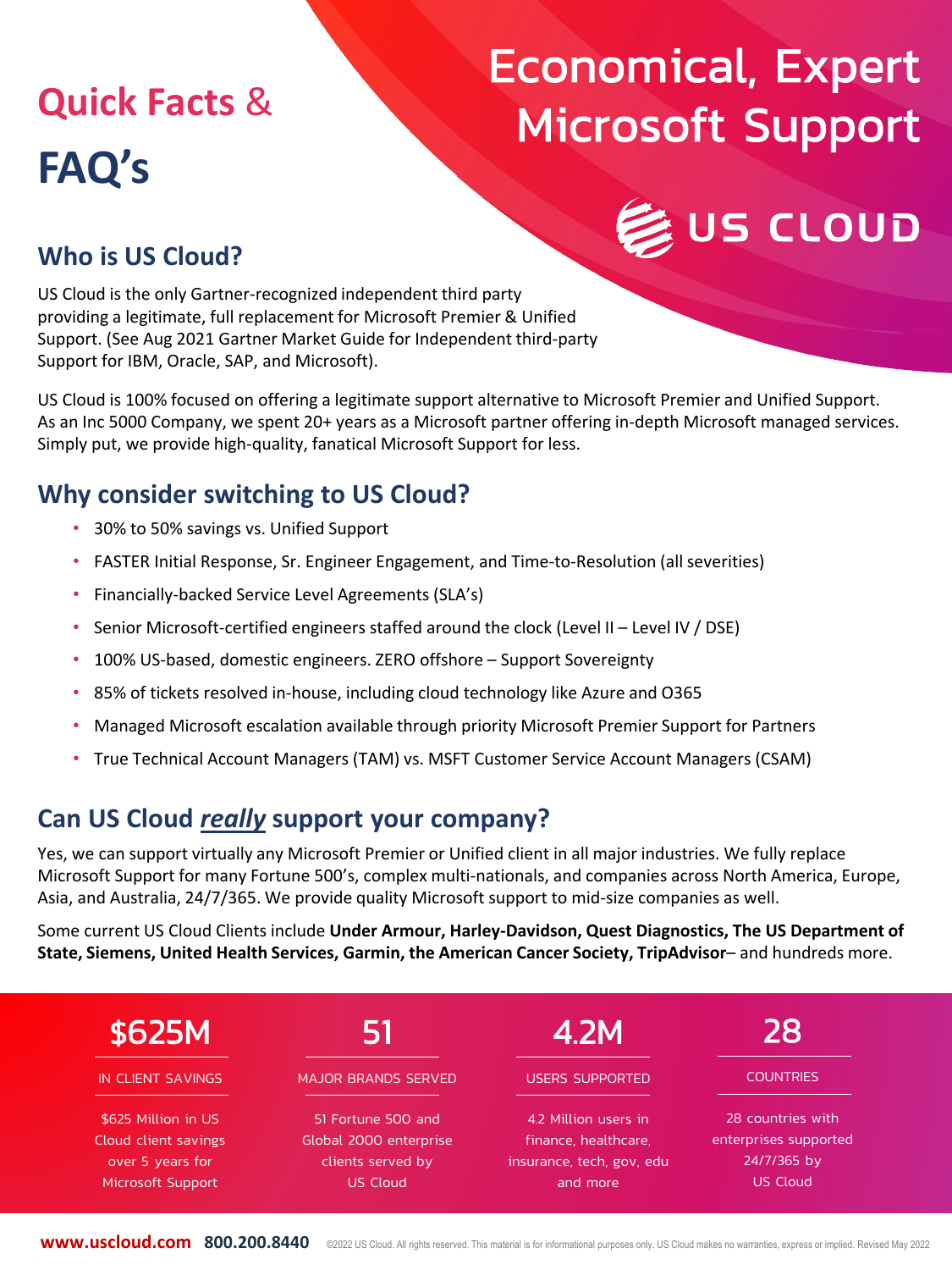# FAQ's

## **FICTION #1**

### **MSFT says, "US Cloud can't escalate tickets to MSFT** because they aren't a partner."

**False:** We can escalate any type of ticket to Microsoft and work with them every single day. Ask us, we'll tell you how.

**True:** US Cloud left the MSFT Partner Network after 20 years in order to compete with the MSFT Support monopoly.

### **How can US Cloud compete with Microsoft and still support them?**

Although new for the Microsoft ecosystem, independent third-party support is a well-established model for other enterprise software platforms. 100% of our revenues come from our Premier and Unified Support replacement service and we have built the technical, legal and business structures specifically for that service. We do it all day, every day, and have been successfully converting and keeping Microsoft support clients of all sizes for years.

### **What about cloud products? Don't you need tenant access?**

US Cloud resolves cloud tickets (O365, Azure, etc.) over 77% of the time with no escalation (if you include onpremise it's 85%). The majority are issues that do not need code or tenant access. For those issues that do need Microsoft involvement, we escalate tickets via Microsoft Premier Support for Partners through our proprietary network of elite MSFT partners. We also have written, contractual SLA's governing when and how tickets get escalated to MSFT.

### **You claim to save 30%-50% vs. Microsoft. How is that possible?**

US Cloud is a Microsoft Support specialist, with streamlined operations headquartered in the Midwestern United States. Because Microsoft support is our entire business, not just another service line, we have been able to drive significant efficiencies and scale into our operations. We are privately owned and invest extensively in engineering, automation, and quality improvement initiatives.

### **Do US Cloud rates rise above the "entry price" as we go?**

Nope. US Cloud offers "Rate Lock" as a standard benefit in your service agreement. This means that you pay the same rate for additional service hours with no penalty — up to 50% of your original annual purchase. We also offer two- or three-year contracts that further protect against inflation pressure.

### **Will I have to sacrifice quality to save money with US Cloud?**

We do not sacrifice quality for lower prices. New clients often test us head-to-head against Microsoft's support and most of the time we are faster to respond and resolve a ticket, with less effort for the client. Our "Initial Response Times" and "Time to Resolution" are on average 2x-4x better than Microsoft's. Our communication and service are better as well, with 4.6 / 5 customer satisfaction scores.

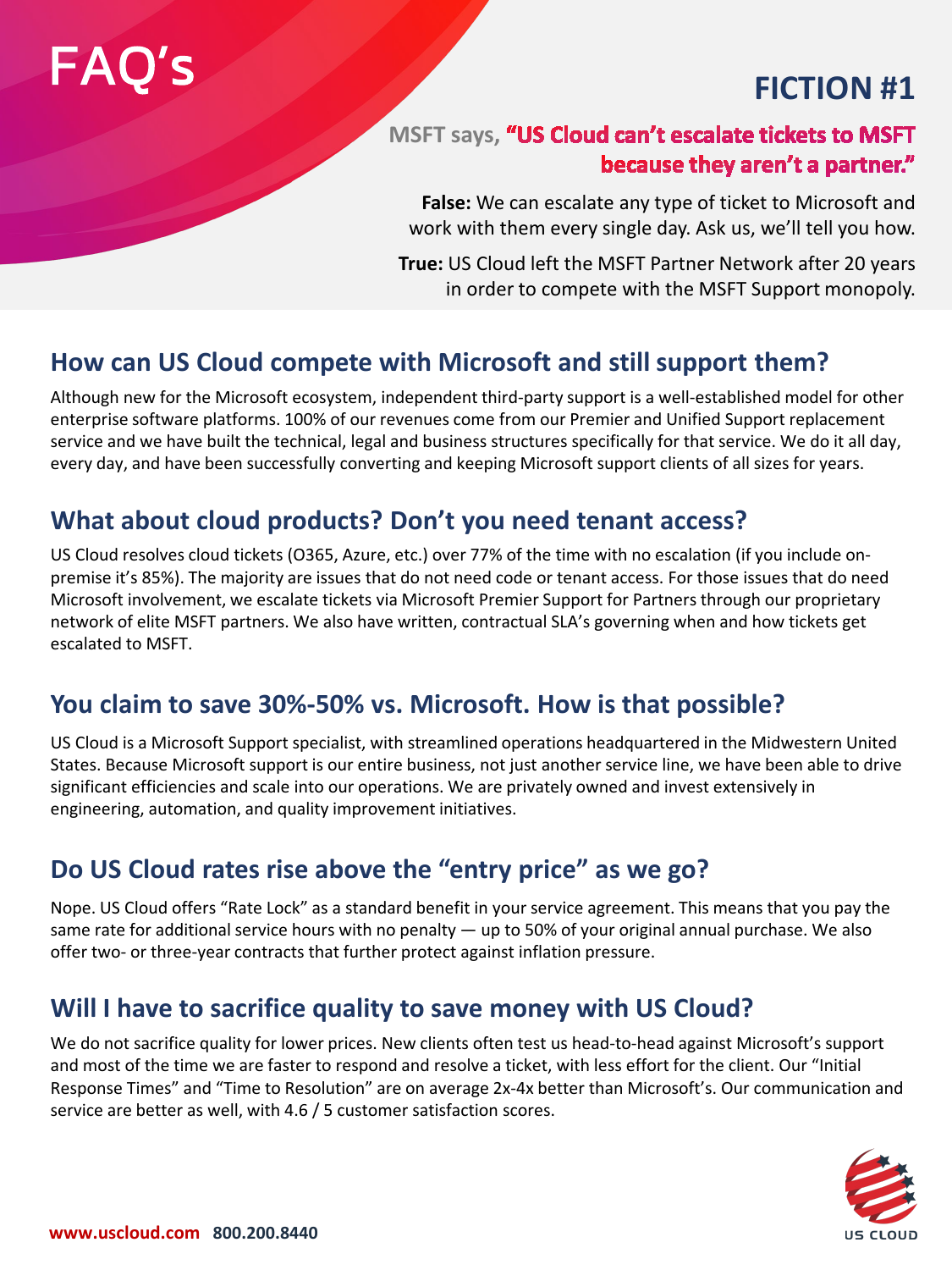# FAQ's FICTION #2

### **MSFT says, "US Cloud requires delegated admin** rights. Your security group isn't going to allow that."

**False:** Microsoft corrected this technical issue in their Client Portal in early 2022. US Cloud and our partners were part of the early beta for this feature. "GDAP" or Granular Delegated Admin Privileges, eliminates the old security concerns.

### **Can I get expedited access to Microsoft in an emergency?**

Yes. Moving to an independent provider for your Microsoft product support does NOT mean you no longer need Original Equipment Manufacturer (OEM) involvement. Bug-fixes, security patches, tenant access, extreme edgecases – it is important for third-party support providers and Microsoft clients to be able to engage Microsoft. US Cloud offers rapid response and managed escalation to Microsoft when necessary.

### **What is Delegated Admin? Why is it no longer a problem?**

Due to an oversight in Microsoft's Client Admin Portal, prior to 2022 companies were required to grant Delegated Admin (DA) permissions to a partner, like a Communications Service Provider (CSP), for them to open a service or support ticket. The problem was that granting DA is the same as granting Global Admin rights – a major issue for security and compliance teams in many larger organizations. Now fixed, Granular Delegated Admin Permissions (GDAP) totally replaces DA and ONLY allows a partner to create a service ticket with NO other access or abilities. This eliminates the security issue.

### **Won't I lose access to key Microsoft technology experts?**

It depends on what kind of "MSFT resource" you are engaging. If you are not opening a ticket through the portal, it's NOT going through the Unified Support structure. If your expert is accessed through Unified, it is often possible to create a separate engagement via Microsoft Consulting Services. US Cloud offers high-level DSE's and other specialists that can also support you. But if there is truly a singular Microsoft resource you need, there is an option to keep a Microsoft DSE using Premier Support for Partner hours, which we can provide at our cost.

### **Does my security risk change by leaving OEM support?**

Well, yes. But in a good way in this case. Unlike Microsoft, US Cloud doesn't utilize offshore third-party vendors or ship your sensitive unsecured information outside the USA. US Cloud has also never been breached (such as the leak of 250k Premier Support client records in 2019) and we guarantee all client information is encrypted both in motion and at rest. Built to the standards necessary for our US Federal clients, US Cloud systems and operations were designed to be ultra-secure and compliant.

**NOTE:** To see if the engineers you are working with are outsourced third-party vendors, look in support ticket email signatures. If the sender or CC'd supervisors have "V-" in their signature line, they are a non-Microsoft vendor – most often with out of India.

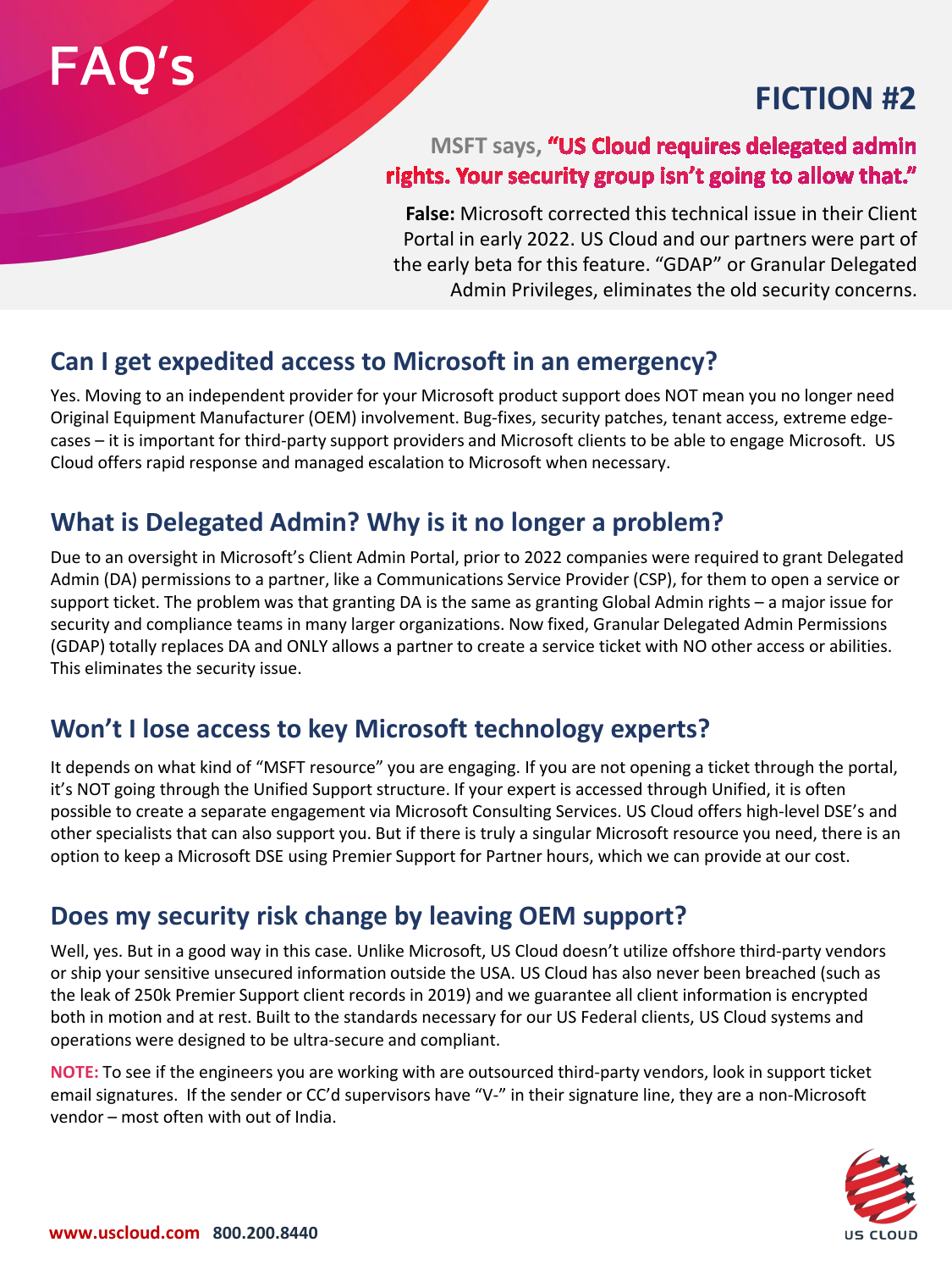# **FAO's** FICTION #3

### **MSFT says, "You get big \$\$\$ for proactive** consulting support as part of Unified."

**False:** MSFT often misrepresents Unified's "included proactive support," touting hundreds of thousands in consulting value. In reality, these are primarily online, DIY tools and resources.

Your team can't implement solo? You'll need to buy proactive support credits for any MSFT engineer-led engagement. Plus, a 30% TAM fee.

### **How do US Cloud engineers compare to Microsoft's?**

Even if Microsoft wasn't shipping most of your support overseas to third-party vendors, our engineers can compete at the highest level. We employ 100% domestic, US-based senior MSFT-certified engineers (L2-L4 and DSE) across the entire MSFT stack. They average 14+ years Microsoft-specific experience and are staffed on all three shifts. In addition, many are former Microsoft employees.

### **Isn't an unlimited hours model better?**

Under Unified Support only reactive and online DIY tools are unlimited. Engineer-led proactive support, DSE, engineer advisories, Azure Rapid Response, TAM auto-charges – and a host of other add-ons drive up the price quickly. Plus, your system only "breaks" so often. With US Cloud you only pay for the hours you need. Nothing else. And since you can add hours without penalty, you can estimate hours conservatively.

### **Does US Cloud provide proactive services?**

Yes. US Cloud has a full Proactive Support Catalog for things like system health-checks, readiness assessments, project advisory support, training and workshops, deployment or migration assistance, mitigation planning and support, and much more.

### **Can US Cloud offer Dedicated Support Engineers?**

Yes. We can provide high-level DSE support across the entire spectrum of Microsoft technologies. And if we do have a rare gap in a niche area, we have some of the top Microsoft Gold Partner specialists in our proprietary network to support you. Often these are the same experts Microsoft white-labels for high-level project work.

### **Would I get a TAM with US Cloud or just a customer service rep?**

As Microsoft continues to swap its Technical Account Managers (TAM's) for less technical Customer Service Account Managers (CSAMS's), US Cloud is going the other direction. All our clients get a TAM dedicated to their account as well as a specialized onboarding team and operations specialists.